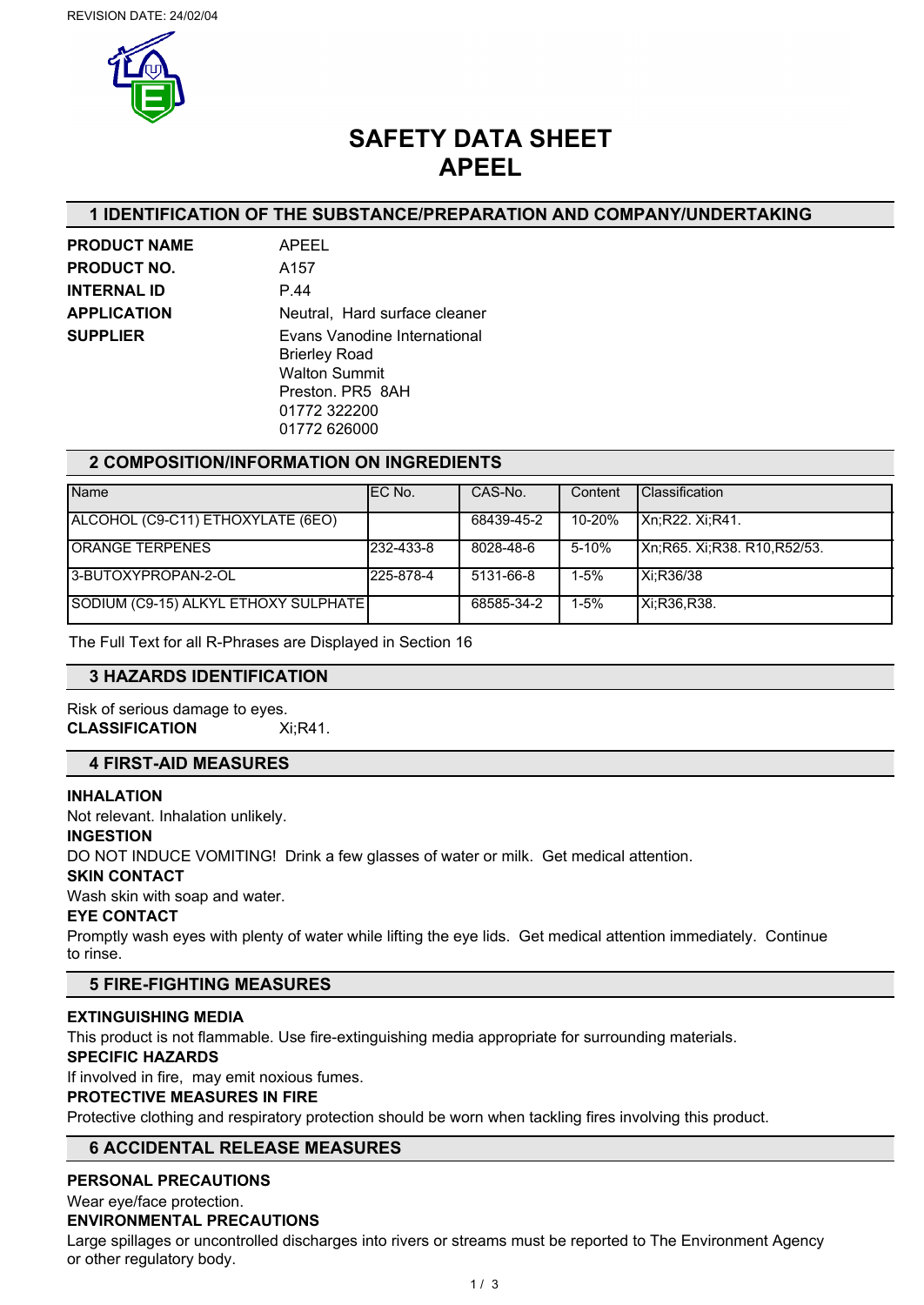# **APEEL**

## **SPILL CLEAN UP METHODS**

Small quantities may be flushed to drains with plenty of water. Large Spillages Absorb in vermiculite, dry sand or earth and place into containers. Send for disposal as special waste.

## **7 HANDLING AND STORAGE**

## **USAGE PRECAUTIONS**

Wear eye protection.

## **STORAGE PRECAUTIONS**

Store at moderate temperatures in dry, well ventilated area. Keep in original container. Store away from Oxidising material.

## **8 EXPOSURE CONTROLS/PERSONAL PROTECTION**

## **PROTECTIVE EQUIPMENT**



**ENGINEERING MEASURES** Not applicable. **RESPIRATORY EQUIPMENT** None required. **HAND PROTECTION** No specific hand protection noted, but protection for the skin is advisable to prevent removal of natural oils from skin. **EYE PROTECTION** Use eye protection. **OTHER PROTECTION** None required. **9 PHYSICAL AND CHEMICAL PROPERTIES APPEARANCE** Liquid **COLOUR** Clear Yellow

| <b>FLASH POINT (°C)</b>   | Boils without flashing  |                                    |      |  |
|---------------------------|-------------------------|------------------------------------|------|--|
| <b>RELATIVE DENSITY</b>   | 1.000 @ 20 $^{\circ}$ c | pH-VALUE, CONC.<br><b>SOLUTION</b> | 8.00 |  |
| <b>BOILING POINT (°C)</b> | 102 760 mm Hg           | <b>MELTING POINT (°C)</b>          | -2   |  |
| <b>SOLUBILITY</b>         | Soluble in water        |                                    |      |  |
| <b>ODOUR</b>              | Citrus.                 |                                    |      |  |
|                           |                         |                                    |      |  |

## **10 STABILITY AND REACTIVITY**

**STABILITY** No particular stability concerns. **MATERIALS TO AVOID** None.

## **11 TOXICOLOGICAL INFORMATION**

## **TOXICOLOGICAL INFORMATION**

## Refer to section 3.

## **Other Health Effects**

Low oral toxicity, but ingestion may cause irritation of the gastro-intestinal tract.

## **12 ECOLOGICAL INFORMATION**

## **ECOTOXICITY**

Not regarded as dangerous for the environment.

# **BIOACCUMULATION**

Completely soluble. No bioaccumulation.

## **DEGRADABILITY**

This product, at use dilutions, is readily broken down in biological effluent treatment plants.